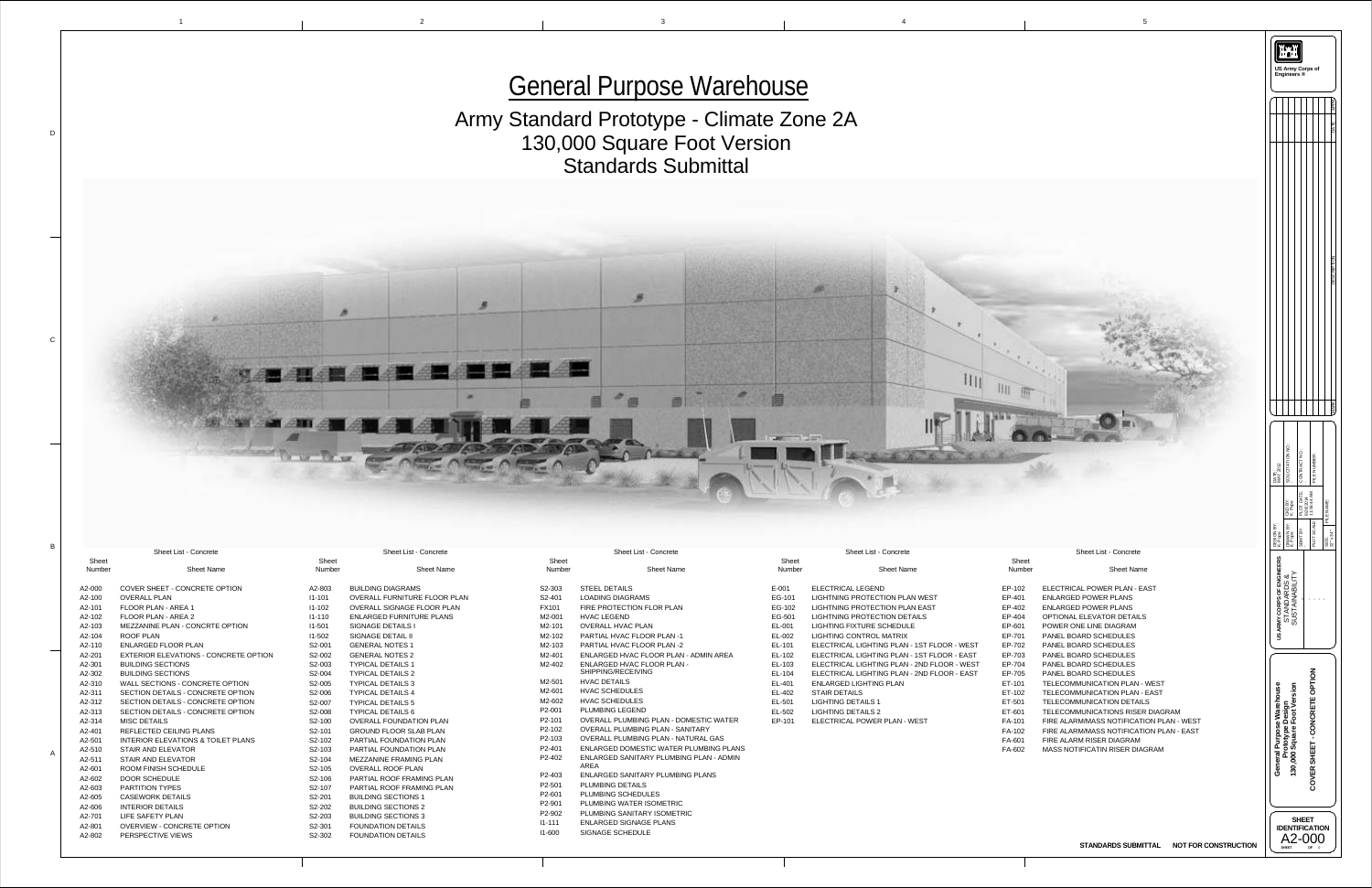![](_page_1_Figure_0.jpeg)

![](_page_1_Figure_1.jpeg)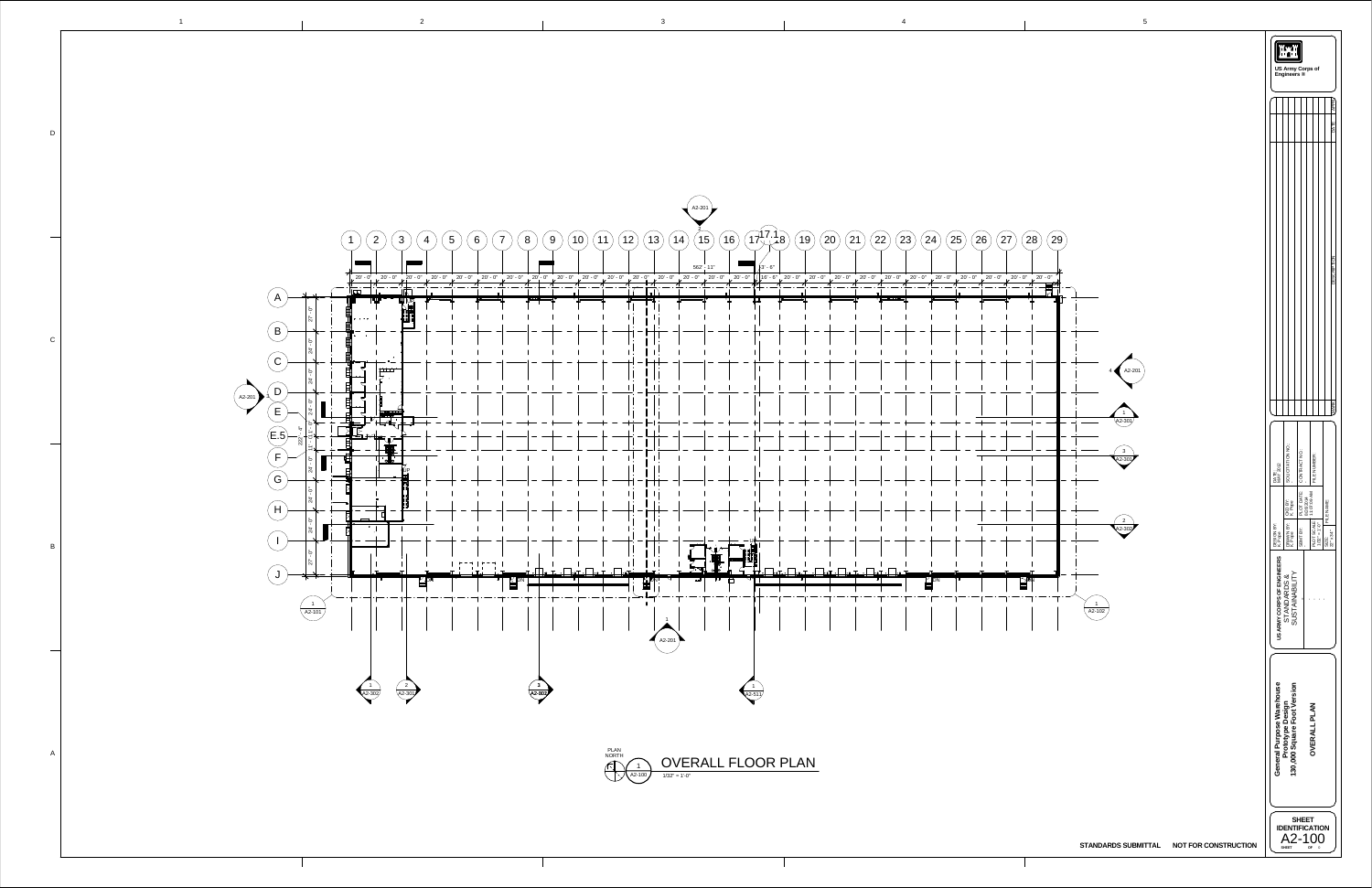![](_page_2_Figure_0.jpeg)

|                            | <b>US Army Corps of</b><br>Engineers ®          |                          |    |                                                                |                                         |
|----------------------------|-------------------------------------------------|--------------------------|----|----------------------------------------------------------------|-----------------------------------------|
|                            |                                                 |                          |    |                                                                | APPR<br>DATE                            |
|                            |                                                 |                          |    |                                                                | SCR<br><br>ă                            |
|                            |                                                 |                          |    |                                                                | MARK                                    |
| DATE:<br>MAY 2012          | SOLICITATION NO.:                               | PLOT DATE: CONTRACT NO.: |    | FILE NUMBER:                                                   |                                         |
|                            | BY: CKD BY:<br>K. Pope                          |                          |    | $\left \frac{\text{PLOT SCALE}}{1/16^{19}}\right $ 11:08:39 AM | FILE NAME:                              |
| DESIGN BY:<br>K. Pope      | DRAWN<br>K. Pope                                | SBMT BY:                 |    |                                                                | $22^{\circ} \times 34^{\circ}$<br>SIZE: |
| US ARMY CORPS OF ENGINEERS | SUSTAINABILITY<br>STANDARDS &                   |                          |    |                                                                |                                         |
| General Purpose Warehouse  | 130,000 Square Foot Version<br>Prototype Design |                          |    | FLOOR PLAN-AREA1                                               |                                         |
|                            | <b>SHEET</b>                                    | <b>SHEET</b>             | ΟF | <b>NTIFICATION</b><br>$.2 - 101$<br>0                          |                                         |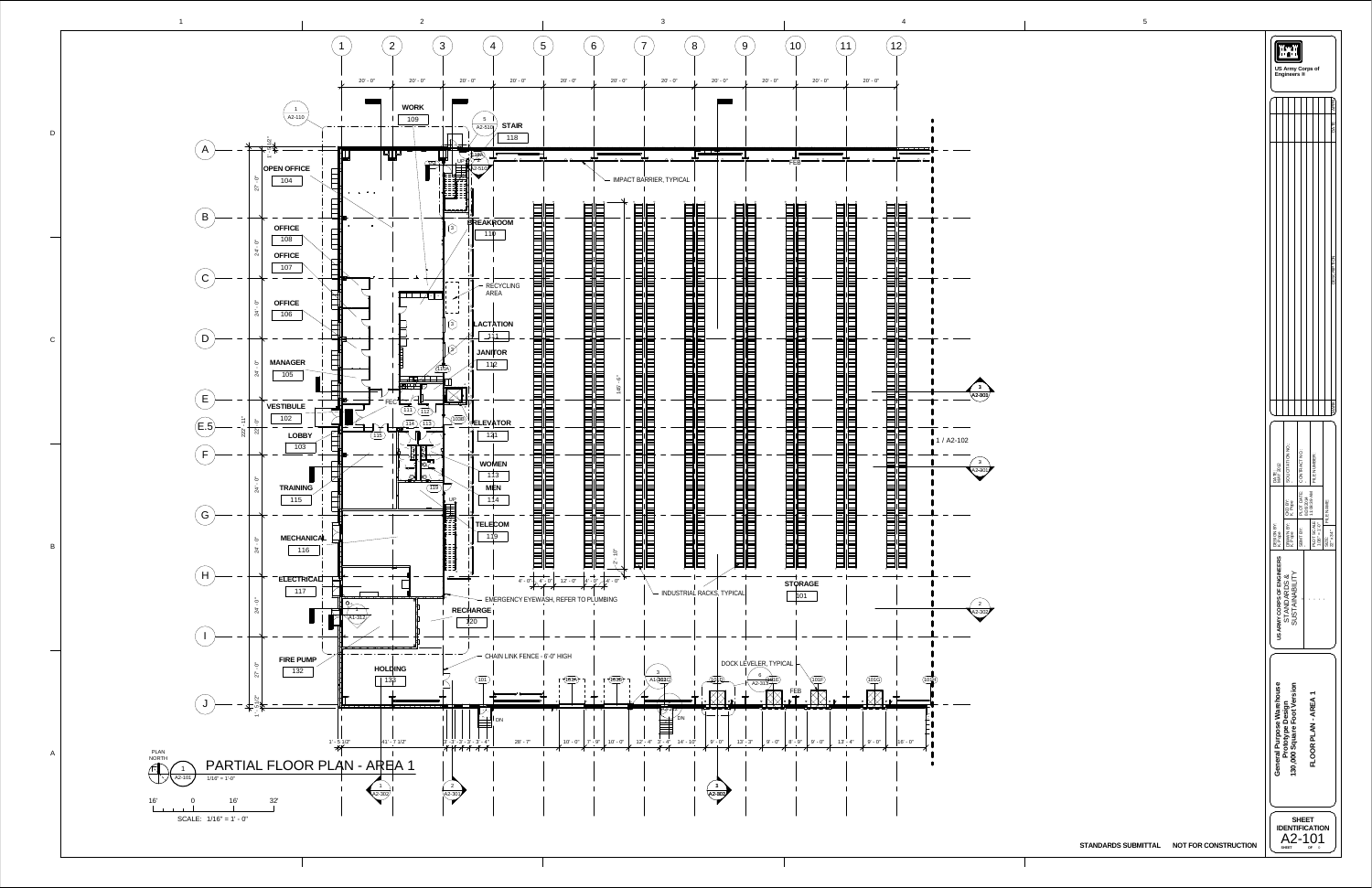| 4                                                                                                                                                                                       | $\mathbf{b}$                                                                                   |                       |                                                                              |                                                    |                                    |                                  |
|-----------------------------------------------------------------------------------------------------------------------------------------------------------------------------------------|------------------------------------------------------------------------------------------------|-----------------------|------------------------------------------------------------------------------|----------------------------------------------------|------------------------------------|----------------------------------|
| 27<br>28<br>29<br>$0'$ - $0''$<br>$20' - 0''$<br>$20' - 0''$                                                                                                                            |                                                                                                |                       |                                                                              | US Army Corps of<br>Engineers ®                    |                                    |                                  |
| $3' - 4''$ $4' - 4''$ $1' - 51/2''$<br><b>DN</b>                                                                                                                                        |                                                                                                |                       |                                                                              |                                                    |                                    | <b>APPR</b><br>DATE              |
| <b>TO</b><br>(101U)<br><b>BARRIER, TYPICAL</b>                                                                                                                                          |                                                                                                |                       |                                                                              |                                                    |                                    |                                  |
| <b>n</b><br>$\frac{1}{d}$<br>E<br>Ib.<br>$\mathbb{D}$<br>Ξ<br>뭐<br>Ξ                                                                                                                    |                                                                                                |                       |                                                                              |                                                    |                                    | <b>DESCRIPTION</b>               |
| $\blacksquare$<br>$\equiv$<br>═<br>═<br>$\mathbb{R}$<br>Ξ<br>$\equiv$<br>Ξ<br>Ξ<br>$\overline{H}^{\mathbf{b}}$<br>$\mathbb{R}$<br>Ξ<br>Þ                                                | 3<br>$\sqrt{42 - 803}$                                                                         |                       |                                                                              |                                                    |                                    | <b>MARK</b>                      |
| $\mathbf{p}$<br>═<br>ᆏ<br>⋿<br>E<br>Þ<br>$\mathbb{D}$<br>≣                                                                                                                              | $\mathbf{3}$<br>$\overline{\phantom{0}}$<br>$A2-301$<br>$\scriptstyle\cdots\scriptstyle\cdots$ | DATE:<br>MAY 2012     | SOLICITATION NO.:                                                            | CONTRACT NO.                                       | FILE NUMBER:                       |                                  |
| Ξ<br>=<br>$\sim$<br>$\equiv$<br>E<br>E<br>$\equiv$<br>ᆏ<br>$\equiv$<br>$\blacksquare$<br>$\overline{\phantom{0}}$<br>$\blacksquare$<br>$\equiv$<br>⋿<br>$\Box$<br><b>To</b><br>$\equiv$ |                                                                                                | DESIGN BY:<br>K. Pope | CKD BY:<br>K. Pope<br>DRAWN BY:<br>K. Pope                                   | PLOT DATE:<br>8/26/2014<br>11:08:52 AM<br>SBMT BY: | PLOT SCALE:<br>$1/16" = 1'-0"$     | FILE NAME:<br>SIZE:<br>22" x 34" |
| $\overline{p}$<br>RRIER, TYPICAL                                                                                                                                                        | $\overline{2}$<br>$42 - 302$                                                                   |                       | US ARMY CORPS OF ENGINEERS<br>STANDARDS &<br>SUSTAINABILITY                  |                                                    | $\mathbf{1}=\mathbf{1}=\mathbf{1}$ |                                  |
| <b>To</b><br>(101T)<br>ਰ ਓ<br>럘<br>$\blacksquare$<br>╺<br>DN<br>$1' - 5 \frac{1}{2}$<br>$3' - 4''$<br>$24' - 4"$<br>IAL FLOOR PLAN - AREA 2                                             |                                                                                                |                       | General Purpose Warehouse<br>Prototype Design<br>130,000 Square Foot Version |                                                    | FLOOR PLAN-AREA 2                  |                                  |
| 16'<br>32'<br>16'<br>$\mathbf 0$<br>SCALE: $1/16" = 1' - 0"$                                                                                                                            | <b>NOT FOR CONSTRUCTION</b><br><b>STANDARDS SUBMITTAL</b>                                      |                       | <b>SHEET</b>                                                                 | <b>SHEET</b><br><b>IDENTIFICATION</b><br>A2-102    | OF <sub>0</sub>                    |                                  |

![](_page_3_Figure_0.jpeg)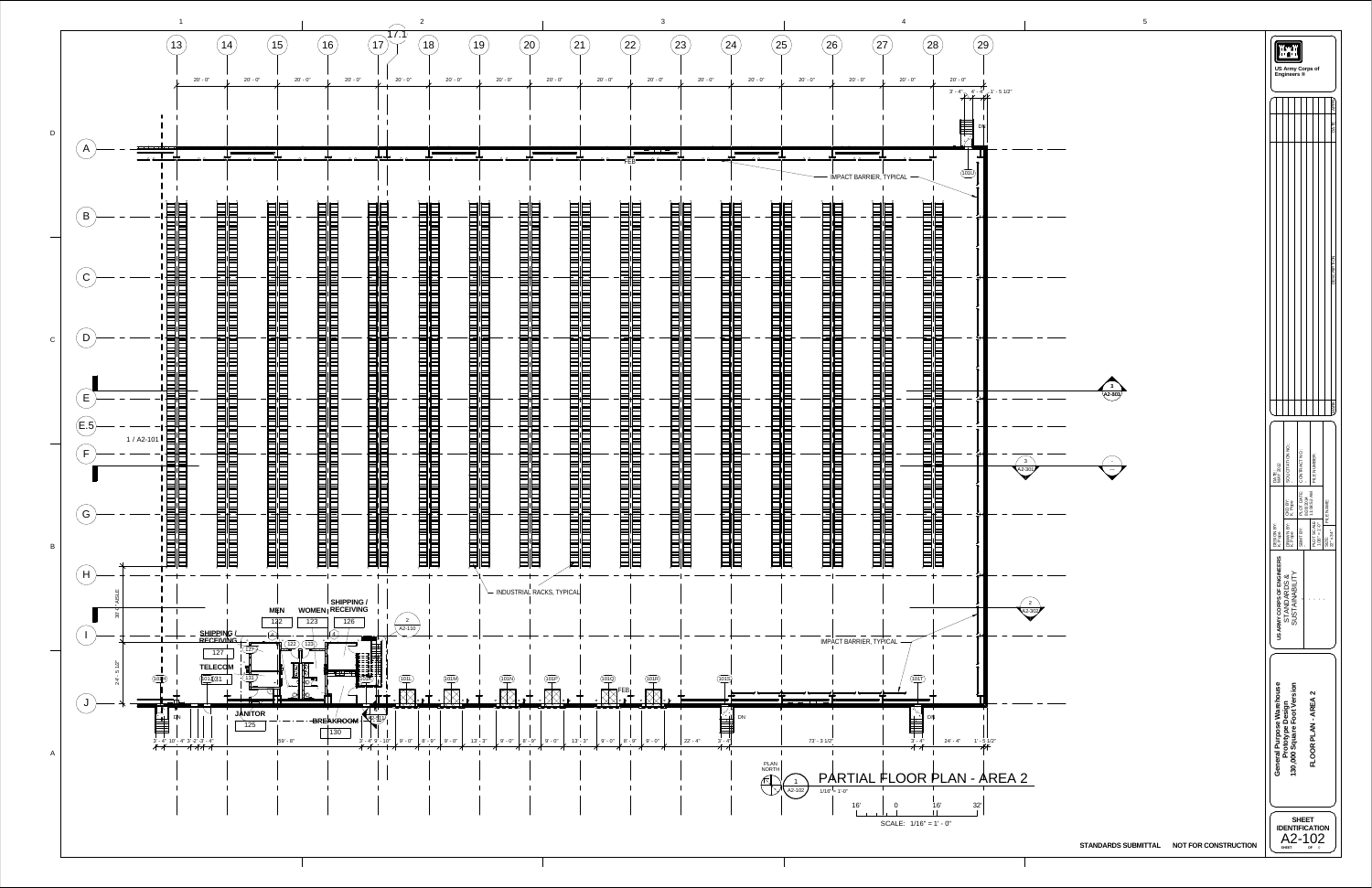![](_page_4_Figure_0.jpeg)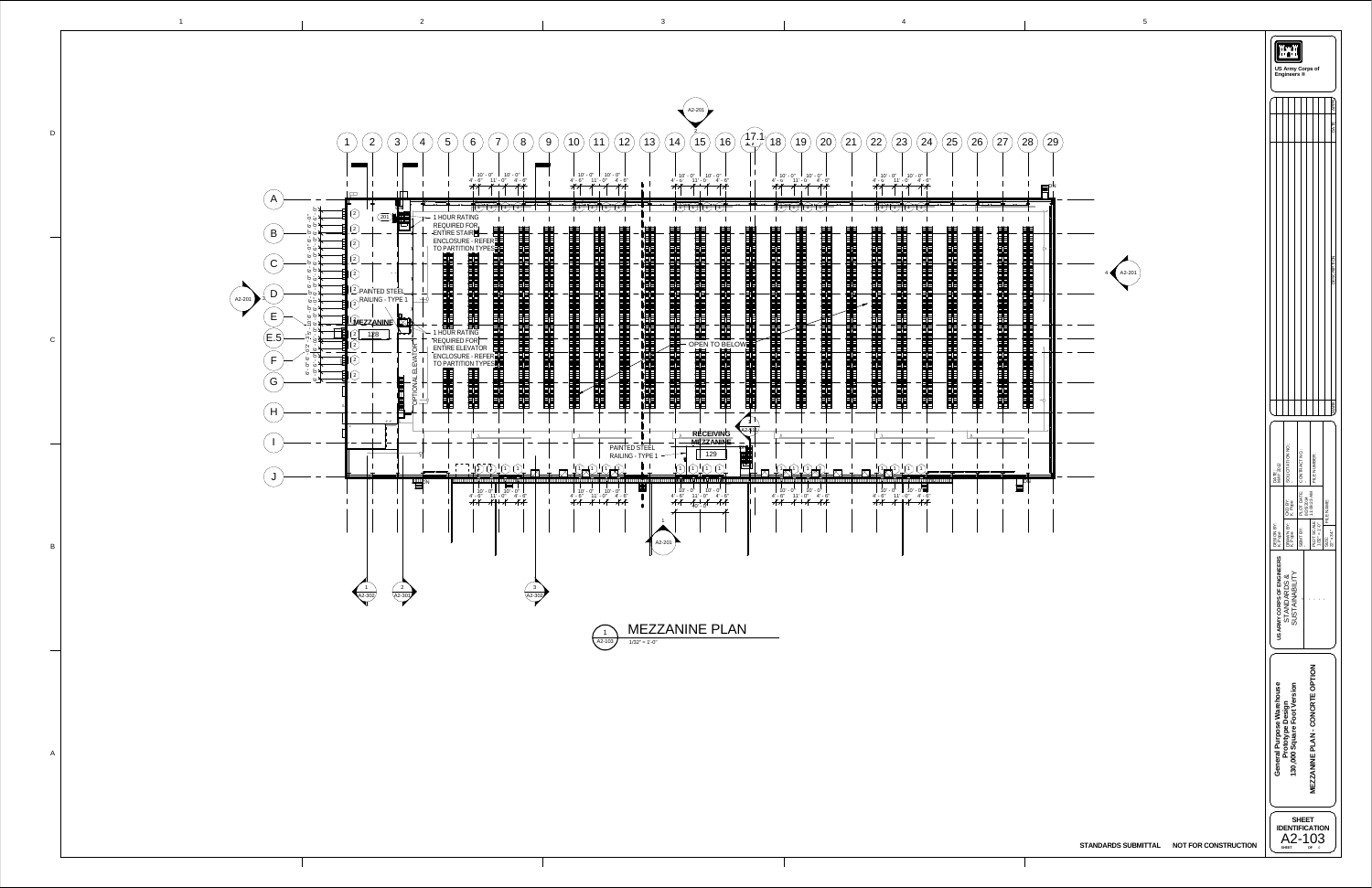![](_page_5_Figure_0.jpeg)

1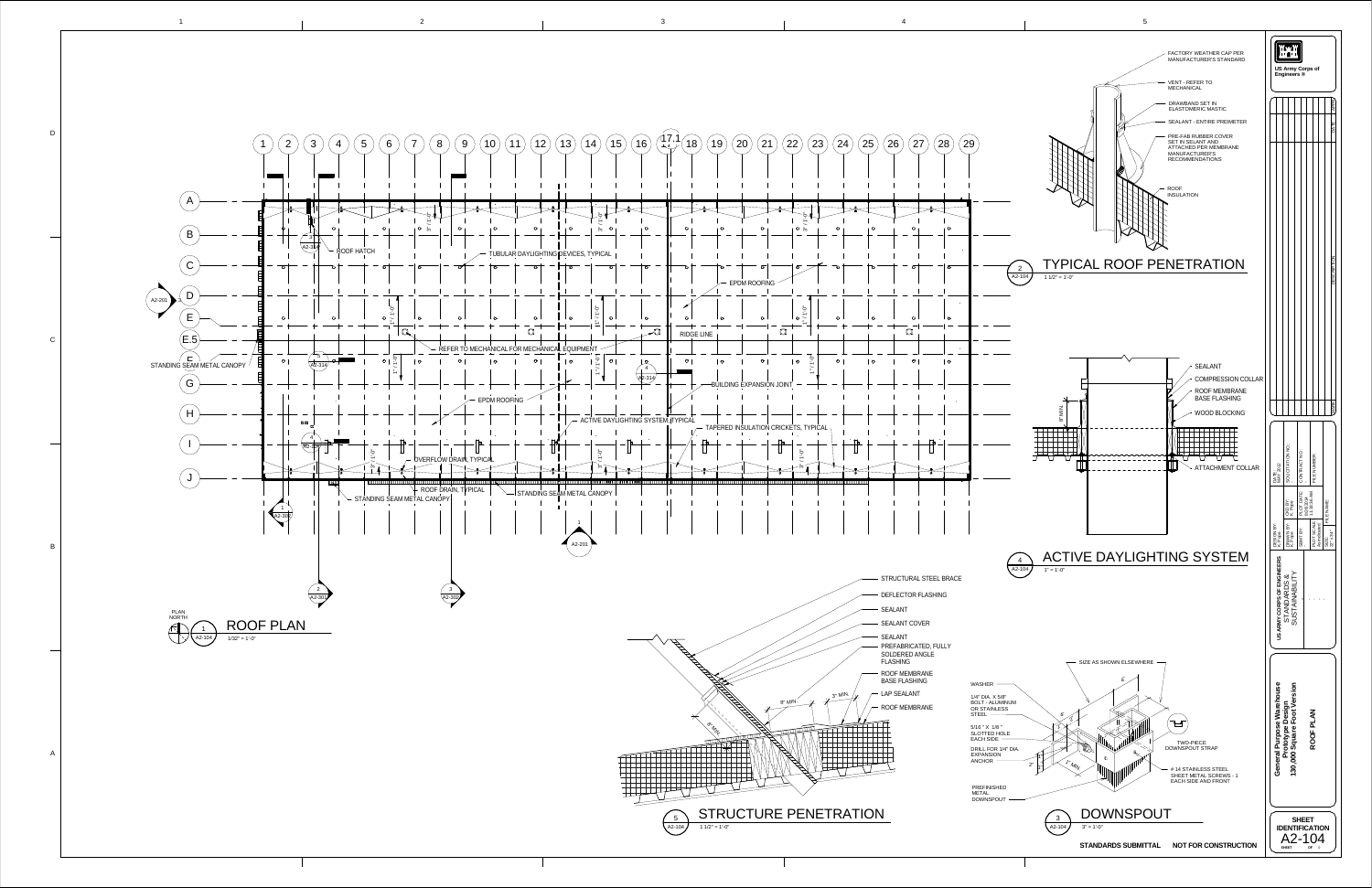![](_page_6_Figure_0.jpeg)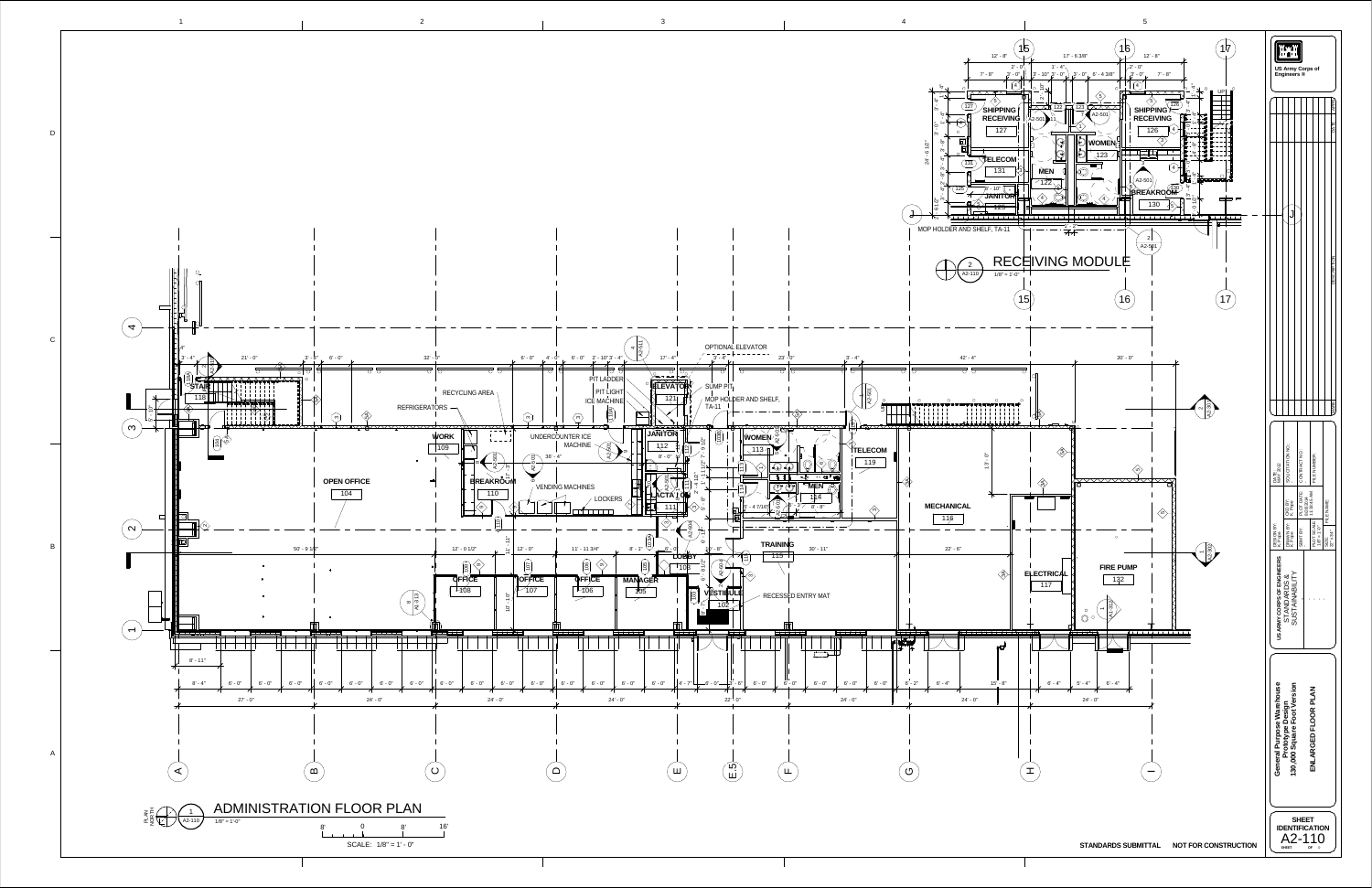![](_page_7_Figure_0.jpeg)